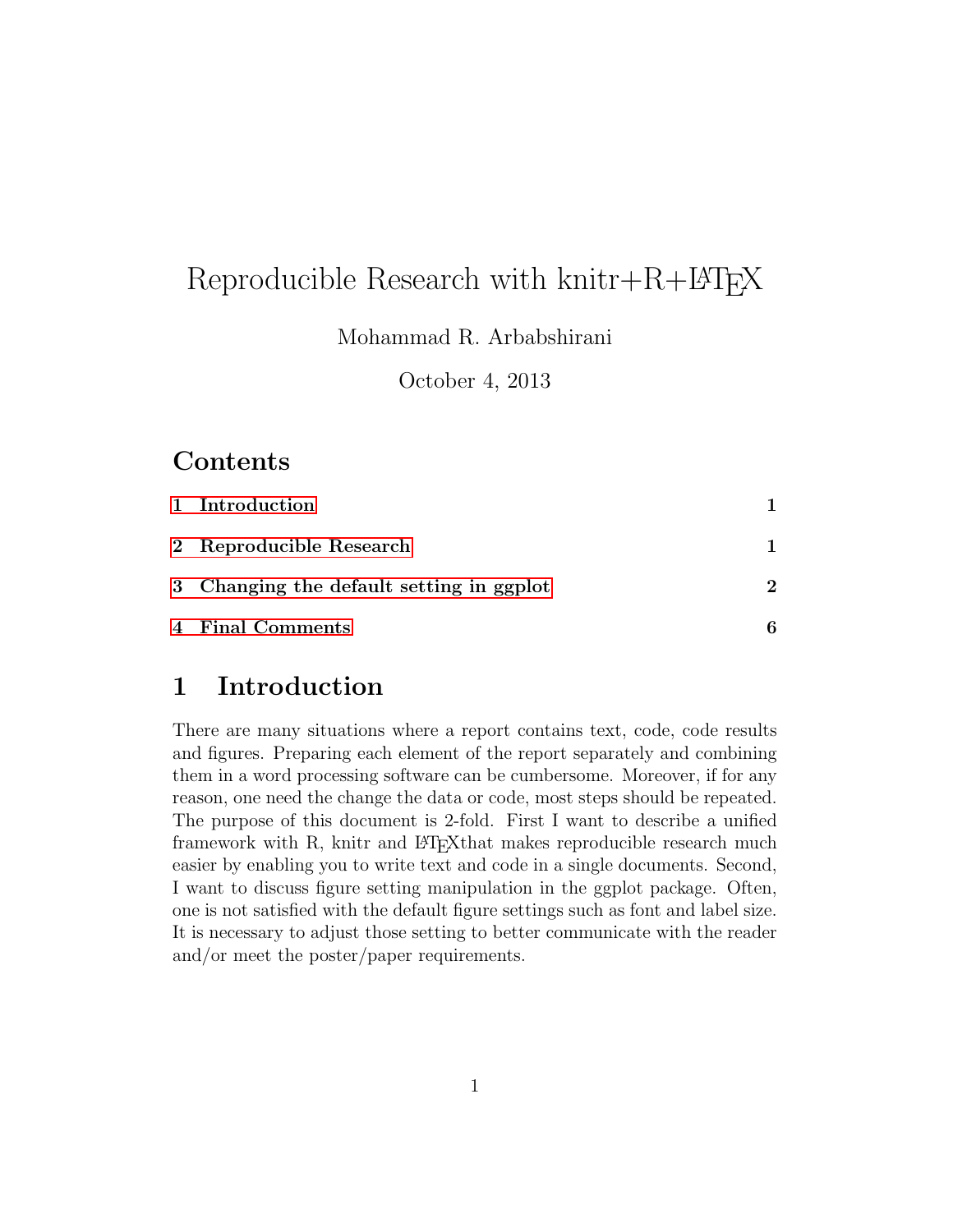#### <span id="page-1-0"></span>2 Reproducible Research

Hopefully all of you have R studio installed on your computers. The next steps are as follows:

- Download and install LAT<sub>EX</sub>. You can download it from: [http://](http://miktex.org/download) [miktex.org/download](http://miktex.org/download)
- Install R package: "knitr". You can install it manually by clicking on Packages  $\rightarrow$  Packages or by running install.packages("knitr") in the console.
- In R studio, go to Tools  $\rightarrow$  Options  $\rightarrow$  Sweave and make sure that in "Weave Rnw files using", knitr is selected. You can use any pdfviewer but some systems have problems with some pdfviewers so you can change it if you face a problem later.

You are all set! You can now download this document in .rnw format. Paste it or open it in a new file in your R Studio and save it as ".rnw" not ".r". For example you can save it as "rep research.rnw". Now click on the Compile PDF on top of the editor. Hopefully everything works just fine and a pdf file is created.

## <span id="page-1-1"></span>3 Changing the default setting in ggplot

Most of the time, the default setting for figures are not pleasant. This happens in almost every scientific computing software I have seen so far. A good software should give you control over different elements of the figure. These options are available in ggplot. Let's start by an example. since I want to write code now, I need to create a new *chunk*. Every time you want to write code, you need a *chunk* which starts with " $<<$ " and ends with " $@$ ". This way,  $R+knitr+*B*T<sub>F</sub>*X*understand that this part is code not text. After "ii"$ you need a unique name. There are many options for chunk which can be found here: <http://yihui.name/knitr/options> If you want you code become visible in the final document (for example in your homeworks), make sure that "echo=TRUE" is in the chunk header line. Ok, lets take a look at the data in problem 1 of homework 2: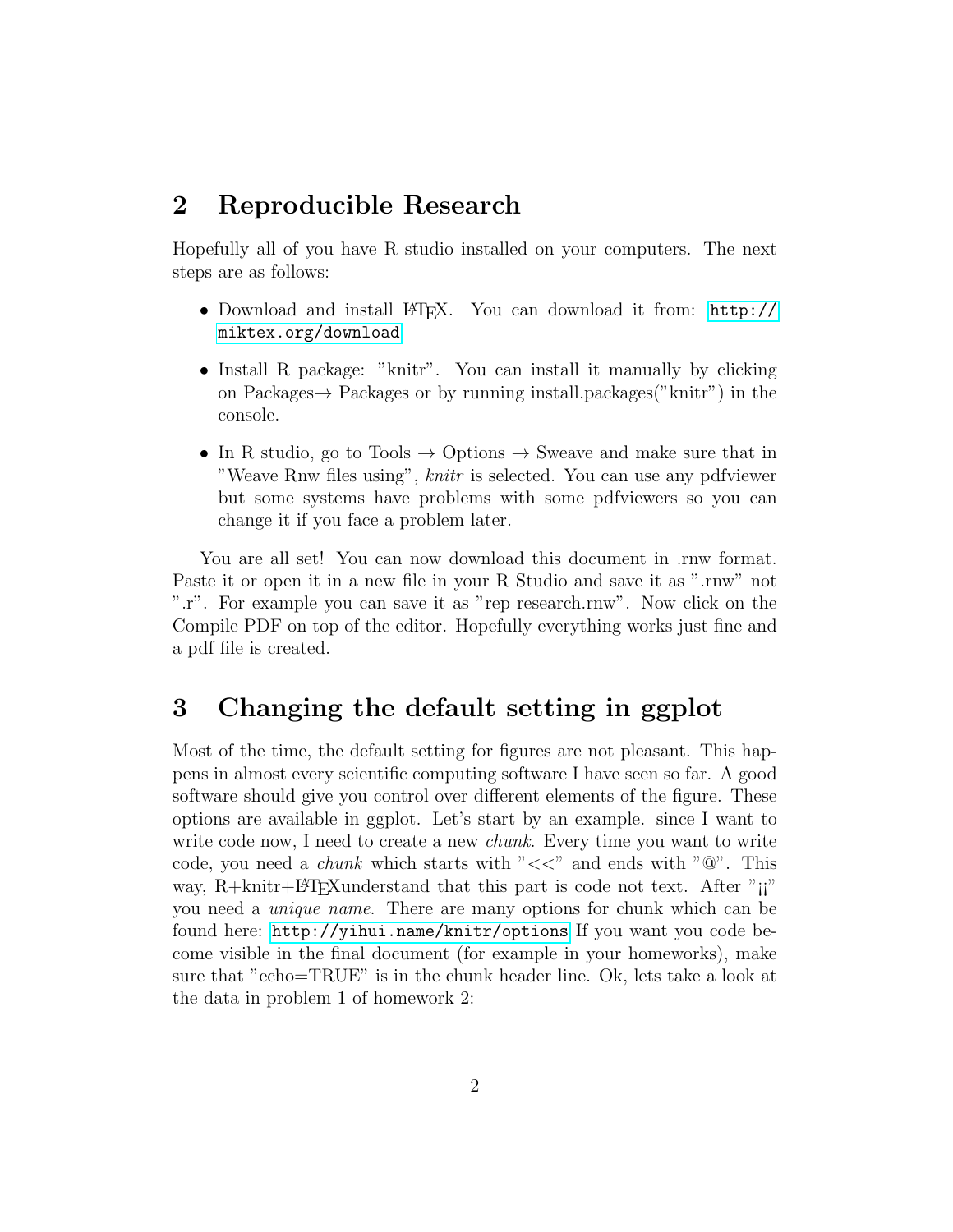```
d1 <- read.csv("http://statacumen.com/teach/ADA1/ADA1_HW_02_F13-1.csv")
library(ggplot2)
## Warning: package 'ggplot2' was built under R version 2.15.3
p \leftarrow \text{ggplot}(d1, \text{aes}(x = \text{unseeded}))p <- p + geom_histogram()
print(p)
## stat_bin: binwidth defaulted to range/30. Use 'binwidth = x' to adjust
this.
```


As you see, the font are small. Lets make some changes to the defaults. Remember that most setting are accessible via theme command:

```
d1 <- read.csv("http://statacumen.com/teach/ADA1/ADA1_HW_02_F13-1.csv")
library(ggplot2)
# Plotting Parameters
# -----------------------------------------------------
plot.size = 5 #(height,width)
main.font.size = 18
legend.font.size = 16
```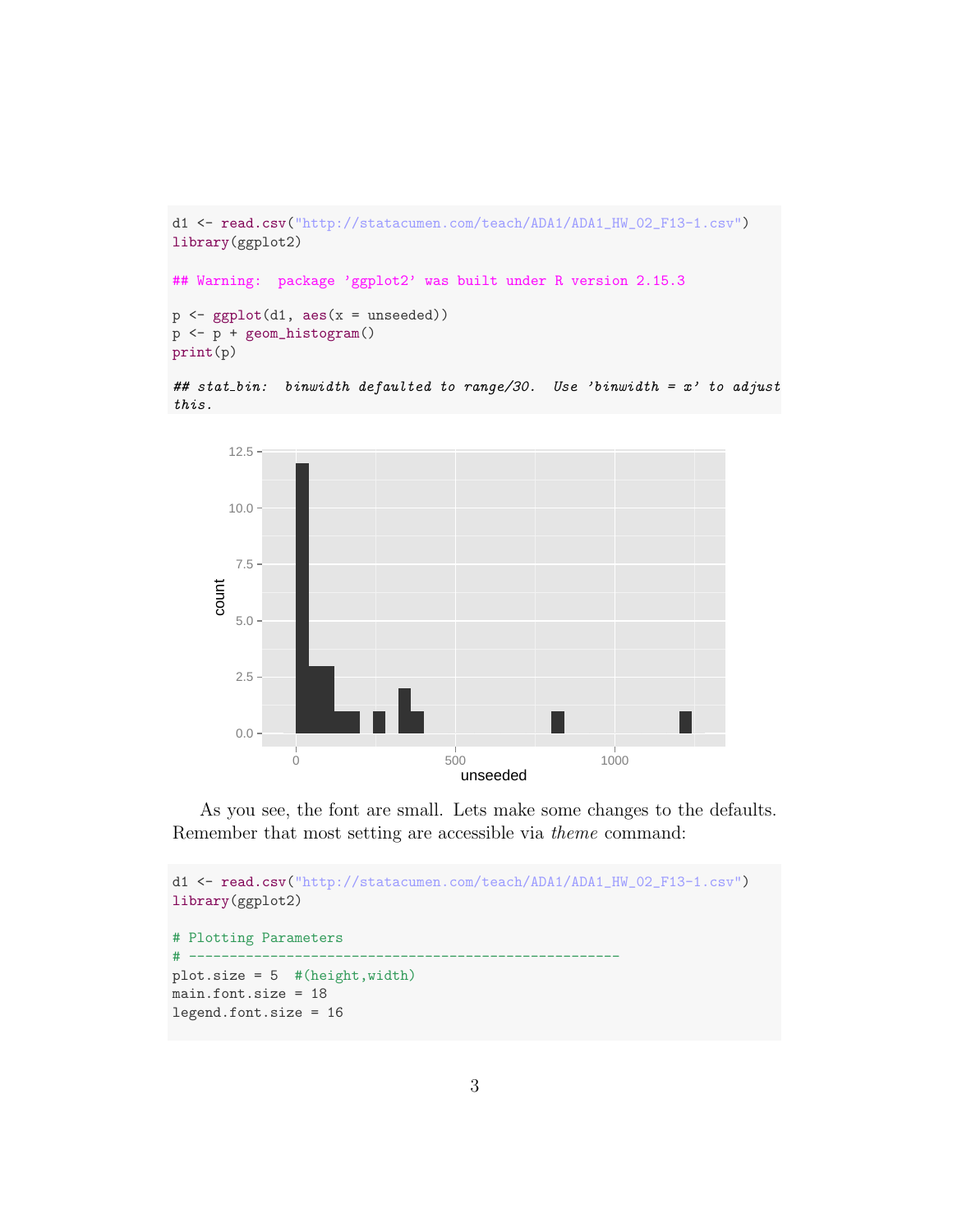```
p \leftarrow \text{gplot}(d1, \text{aes}(x = \text{unseeded}))p <- p + geom_histogram() + xlab("Unseeded") + ylab("Count")
p <- p + ggtitle("Histogram of Unseeded Data")
p \leftarrow p + \text{ theme}(\text{axis.text.y = element\_text(size = main.font.size}))p \leftarrow p + \text{ theme}(\text{axis.text.x = element\_text(size = main.font.size}))p \leftarrow p + \text{ theme}(\text{axis.title.y = element\_text}(\text{size = main.font.size}))p \leftarrow p + \text{ theme}(\text{axis.title.x = element\_text(size = main.font.size}))p \leftarrow p + \text{them}(plot.title = element_test(size = main font.size, face = "bold")p \leftarrow p + \text{themel}(\text{legend.text = element_test(size = legend.font.size, face = "bold")})print(p)
```

```
## stat bin: binwidth defaulted to range/30. Use 'binwidth = x' to adjust
this.
```


The axis and tick labels are readable now. We can also change the color and background a little bit:

```
d1 <- read.csv("http://statacumen.com/teach/ADA1/ADA1_HW_02_F13-1.csv")
library(ggplot2)
# Plotting Parameters
# -----------------------------------------------------
plot.size = 5 #(height,width)
main.font.size = 18
```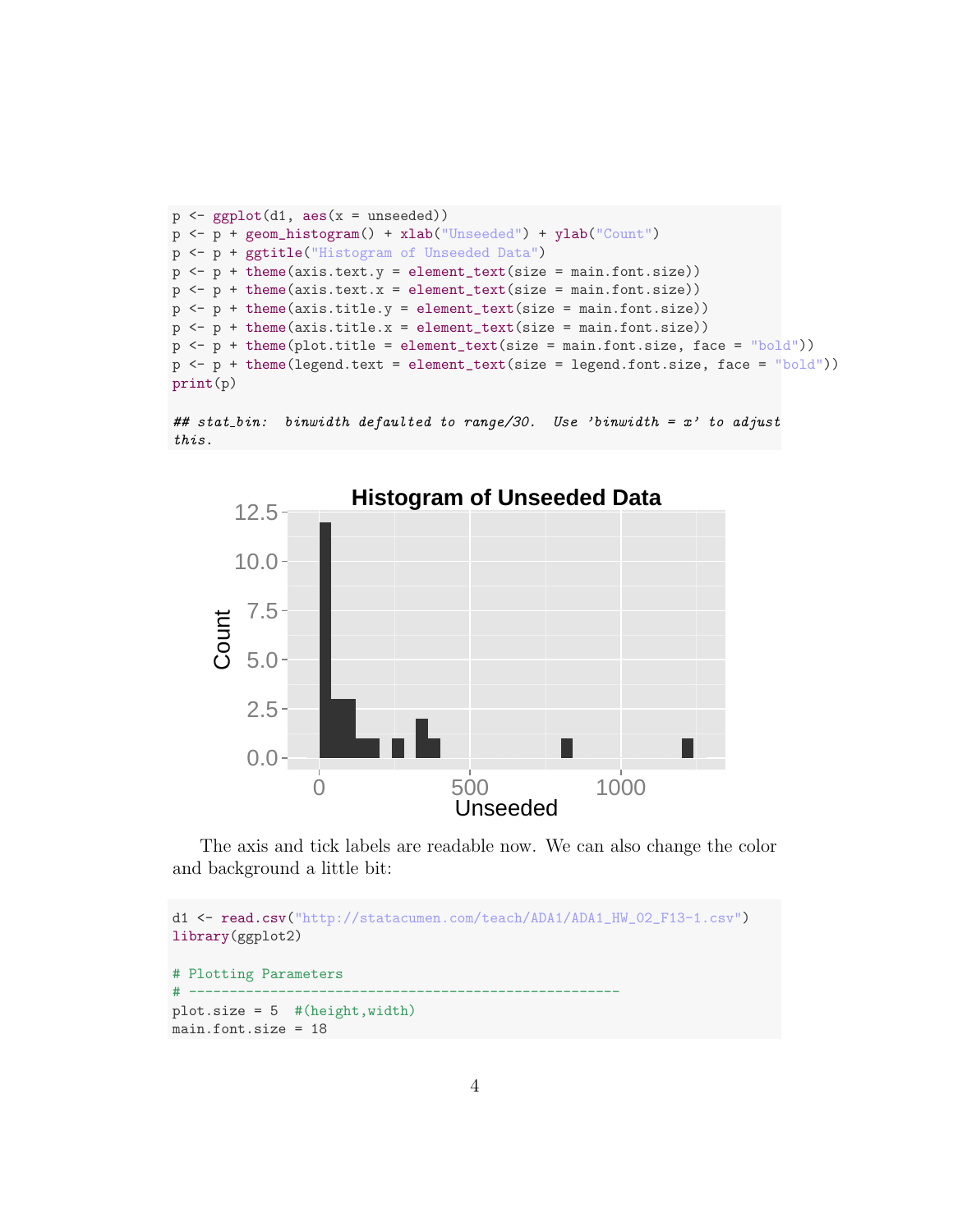```
legend.font.size = 16
p \leftarrow ggplot(d1, aes(x = unseeded))p \leftarrow p + \text{geom\_histogram}(aes(y = ...count... , fill = ...count...), colour = "cyan")p <- p + ggtitle("Histogram of Unseeded Data")
p <- p + xlab("Unseeded") + ylab("Count")
p \leftarrow p + \text{ theme}(\text{axis.text.y = element\_text(size = main.font.size}))p \leftarrow p + \text{ theme}(\text{axis.text.x = element\_text(size = main.font.size}))p \leftarrow p + \text{ theme}(\text{axis.title.y = element\_text}(\text{size = main.font.size}))p \leftarrow p + \text{theme}(axis.title.x = element_test(size = main.font.size))p \leftarrow p + \text{them}(plot.title = element_test(size = main font.size, face = "bold")p \leftarrow p + \text{themel}(\text{legend.text = element_test(size = legend.font.size, face = "bold")})p \leftarrow p + \text{there}(\text{panel.back} = \text{element\_rect}(\text{fill} = \text{"black"}))p \leftarrow p + \text{ theme}(\text{panel.grid.major = element\_line}(\text{colour = "blue"))p \leftarrow p + \text{ theme}(\text{panel.grid.minor} = \text{element\_line}(\text{colour} = \text{"light blue"))})print(p)
```

```
## stat_bin: binwidth defaulted to range/30. Use 'binwidth = x' to adjust
this.
```


You can also change the legend and main background settings:

d1 <- read.csv("http://statacumen.com/teach/ADA1/ADA1\_HW\_02\_F13-1.csv") library(ggplot2)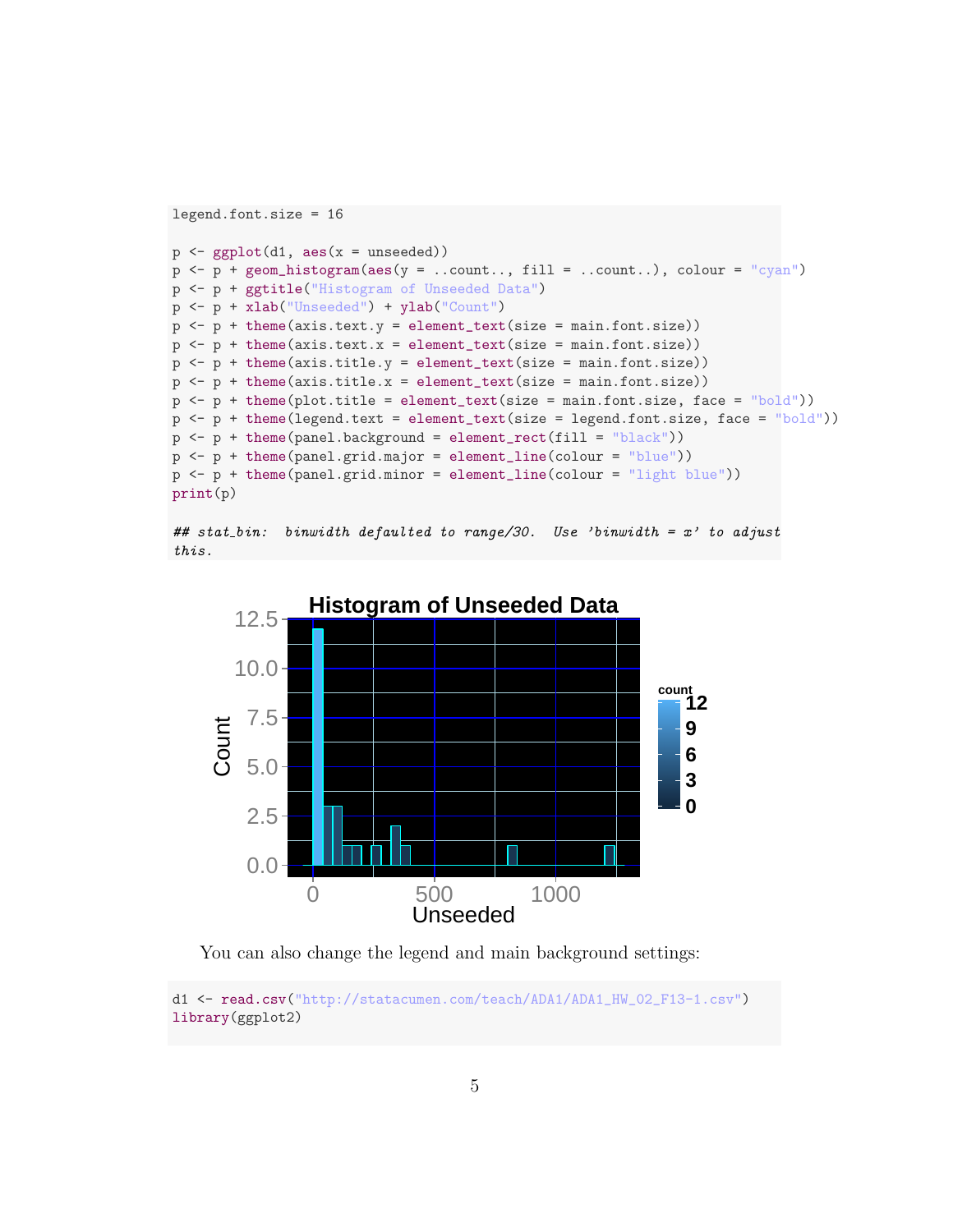```
# Plotting Parameters
# -----------------------------------------------------
plot.size = 5 #(height,width)
main.font.size = 18
legend.font.size = 16
p \leftarrow \text{gplot}(d1, \text{aes}(x = \text{unseeded}))p \leftarrow p + \text{geom\_histogram}(aes(y = ...count... , fill = ...count...), colour = "cyan")p <- p + ggtitle("Histogram of Unseeded Data")
p <- p + xlab("Unseeded") + ylab("Count")
p \leftarrow p + \text{ theme}(\text{axis.text.y = element\_text(size = main.font.size}))p \leftarrow p + \text{ theme}(\text{axis.text.x = element\_text(size = main.font.size}))p \leftarrow p + \text{ theme}(\text{axis.title.y = element\_text}(\text{size = main.font.size}))p \leftarrow p + \text{ theme}(\text{axis.title.x = element\_text(size = main.font.size}))p \leftarrow p + \text{them}(plot.title = element_test(size = main font.size, face = "bold")p \leftarrow p + \text{themel}(\text{legend.text = element\_text(size = legend.font.size, face = "bold")})p \leftarrow p + \text{there}(\text{panel.background} = \text{element\_rect}(\text{fill} = \text{"black"}))p <- p + theme(panel.grid.major = element_line(colour = "blue"))
p <- p + theme(panel.grid.minor = element_line(colour = "light blue"))
p \leftarrow p + \text{ theme}(\text{legend.position} = \text{"bottom"})p \leftarrow p + \text{there}(\text{legend.background} = \text{element\_rect}(\text{colour} = \text{"black"}))p \leftarrow p + \text{ theme}(\text{legend.title = element\_text(size = legend.font.size}))p \leftarrow p + \text{ theme}(plot.\text{background} = \text{element}\_\text{rect}(\text{fill} = \text{"light gray"}))print(p)
## stat_bin: binwidth defaulted to range/30. Use 'binwidth = x' to adjust
```

```
this.
```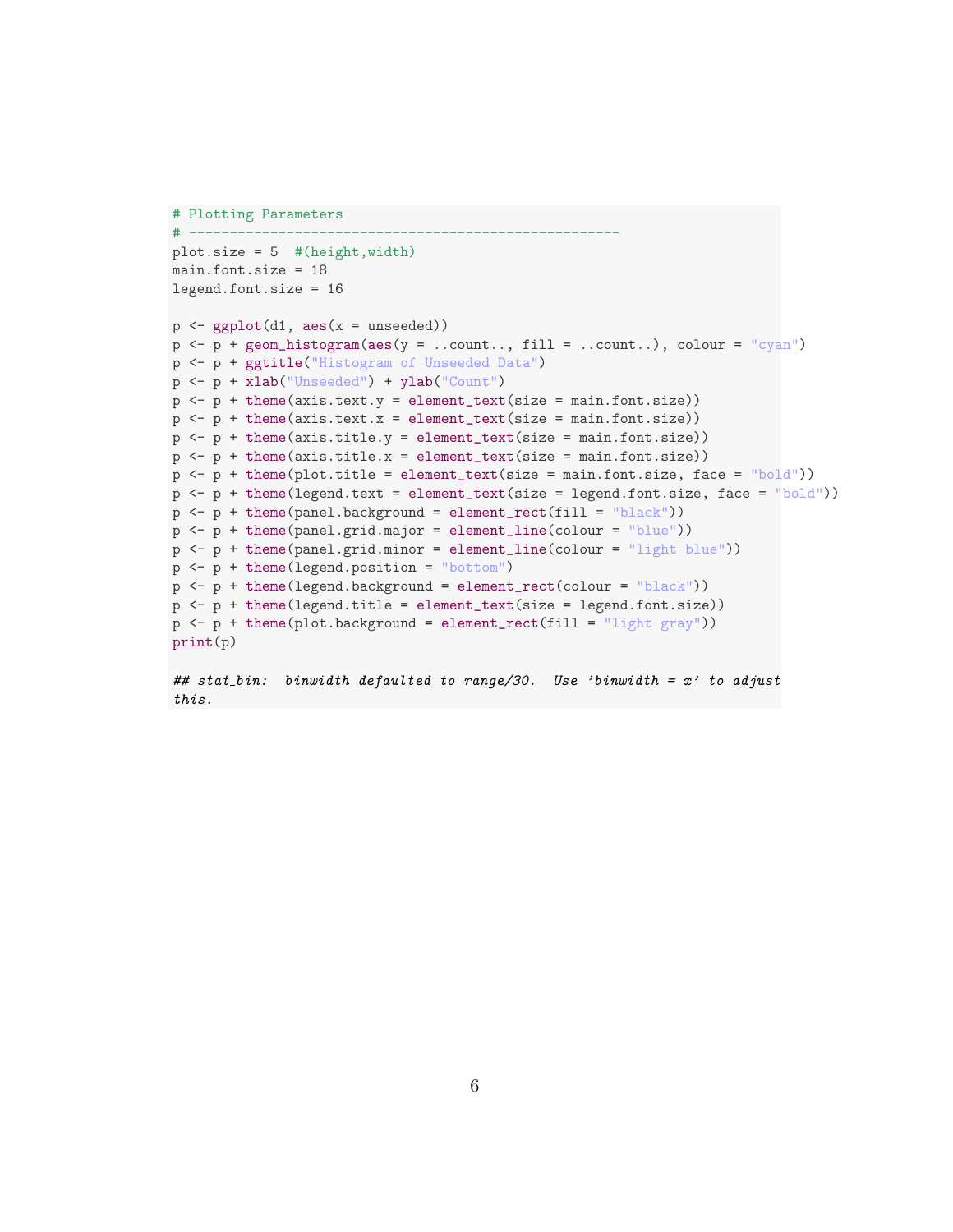

For more setting please visit: [http://docs.ggplot2.org/0.9.2.1/theme](http://docs.ggplot2.org/0.9.2.1/theme.html). [html](http://docs.ggplot2.org/0.9.2.1/theme.html). Please note that many of the demonstrated changes are not necessary nor interesting. You should always try to increase information to ink ratio to the level that is suitable for the reader. Figures should be in black and white unless color is necessary.

## <span id="page-6-0"></span>4 Final Comments

- Using knitr+R+LAT<sub>E</sub>X requires writing in LAT<sub>E</sub>X. This might take time for newbies to LATEX. Moreover, debugging LATEX is sometime confusing.
- Please note that when you compile the .rnw file, first it is converted to .tex and the from .tex to the .pdf. You can open the .tex file in the tex editor and run in there if you want.
- There are 2 types of errors that you may get when compiling the .rnw file. First is the error in you R code. You will see the line number corresponding to your R code that caused the problem. The second type is LAT<sub>E</sub>Xerror. The error gives you a line number which is  $NOT$ the line number in your .rnw file. This is the line in the .tex file which